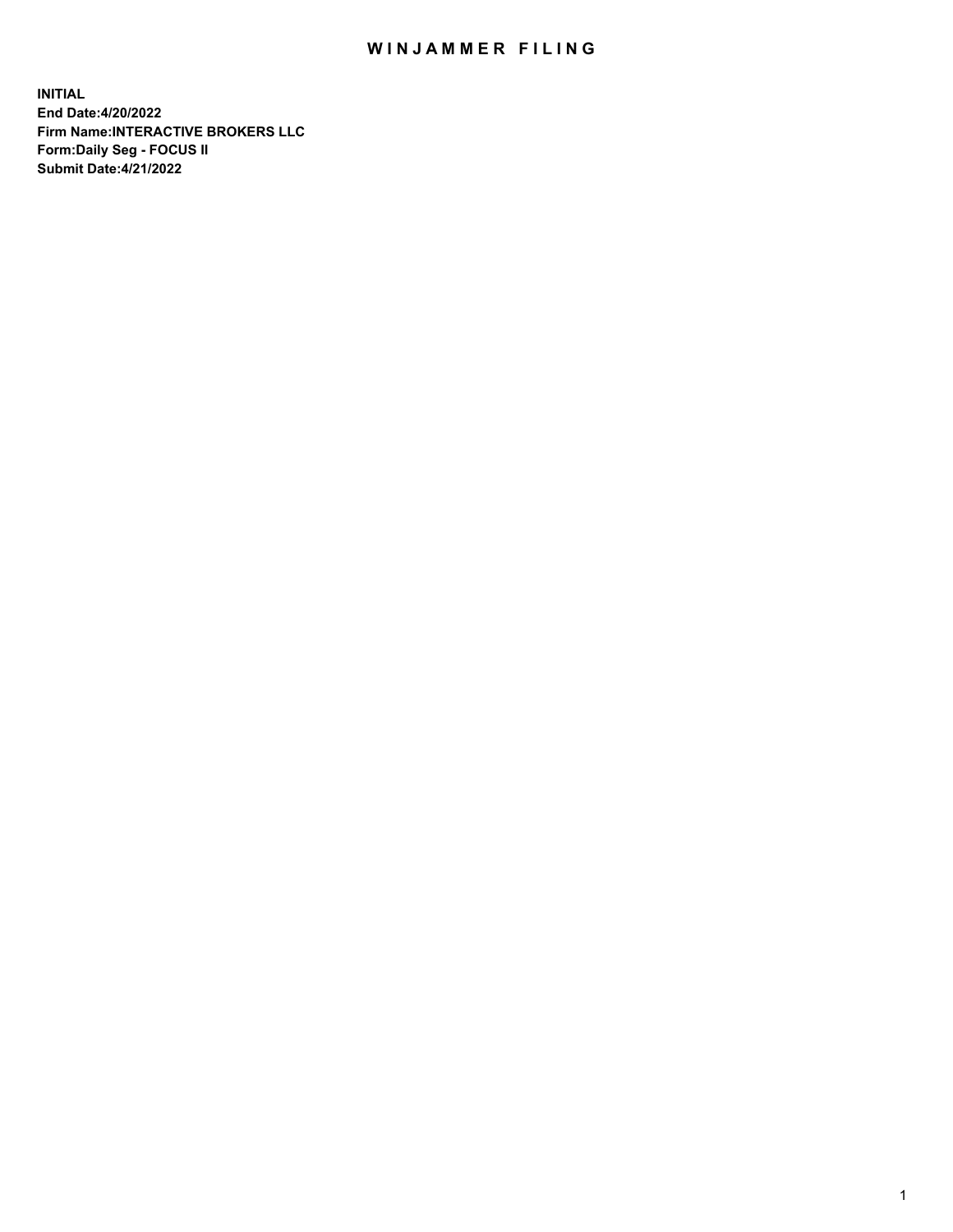**INITIAL End Date:4/20/2022 Firm Name:INTERACTIVE BROKERS LLC Form:Daily Seg - FOCUS II Submit Date:4/21/2022 Daily Segregation - Cover Page**

| Name of Company                                                                                                                                                                                                                                                                                                                | <b>INTERACTIVE BROKERS LLC</b>                                                   |
|--------------------------------------------------------------------------------------------------------------------------------------------------------------------------------------------------------------------------------------------------------------------------------------------------------------------------------|----------------------------------------------------------------------------------|
| <b>Contact Name</b>                                                                                                                                                                                                                                                                                                            | James Menicucci                                                                  |
| <b>Contact Phone Number</b>                                                                                                                                                                                                                                                                                                    | 203-618-8085                                                                     |
| <b>Contact Email Address</b>                                                                                                                                                                                                                                                                                                   | jmenicucci@interactivebrokers.c<br>om                                            |
| FCM's Customer Segregated Funds Residual Interest Target (choose one):<br>a. Minimum dollar amount: ; or<br>b. Minimum percentage of customer segregated funds required:% ; or<br>c. Dollar amount range between: and; or<br>d. Percentage range of customer segregated funds required between: % and %.                       | <u>0</u><br>$\overline{\mathbf{0}}$<br>155,000,000 245,000,000<br>0 <sub>0</sub> |
| FCM's Customer Secured Amount Funds Residual Interest Target (choose one):<br>a. Minimum dollar amount: ; or<br>b. Minimum percentage of customer secured funds required:% ; or<br>c. Dollar amount range between: and; or<br>d. Percentage range of customer secured funds required between:% and%.                           | <u>0</u><br>$\overline{\mathbf{0}}$<br>80,000,000 120,000,000<br>00              |
| FCM's Cleared Swaps Customer Collateral Residual Interest Target (choose one):<br>a. Minimum dollar amount: ; or<br>b. Minimum percentage of cleared swaps customer collateral required:% ; or<br>c. Dollar amount range between: and; or<br>d. Percentage range of cleared swaps customer collateral required between:% and%. | <u>0</u><br>$\underline{\mathbf{0}}$<br>0 <sub>0</sub><br>0 <sub>0</sub>         |

Attach supporting documents CH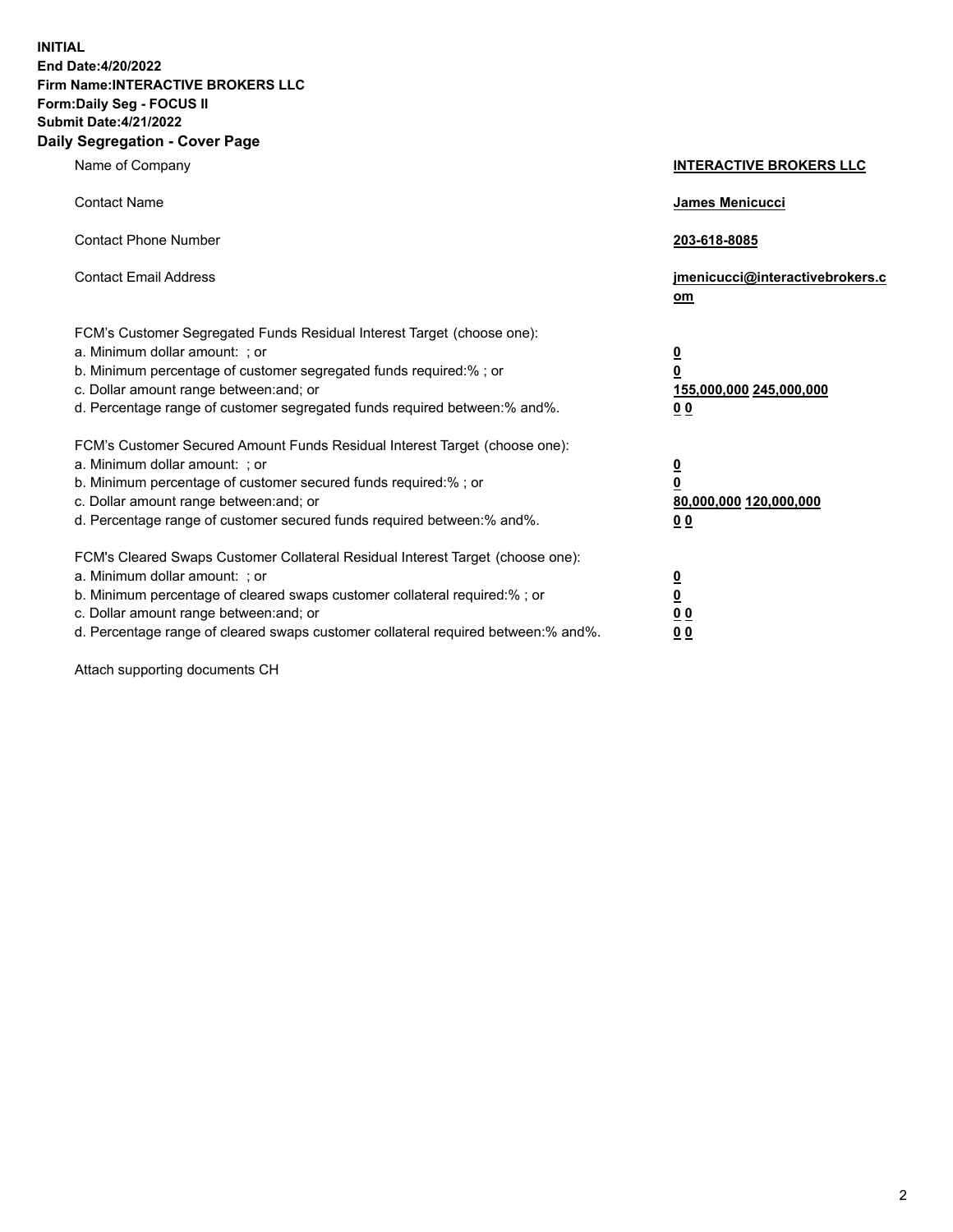**INITIAL End Date:4/20/2022 Firm Name:INTERACTIVE BROKERS LLC Form:Daily Seg - FOCUS II Submit Date:4/21/2022 Daily Segregation - Secured Amounts**

|                | <u>ssentanten soodisatunsen m</u>                                                                          |                                   |
|----------------|------------------------------------------------------------------------------------------------------------|-----------------------------------|
|                | Foreign Futures and Foreign Options Secured Amounts                                                        |                                   |
|                | Amount required to be set aside pursuant to law, rule or regulation of a foreign                           | $0$ [7305]                        |
|                | government or a rule of a self-regulatory organization authorized thereunder                               |                                   |
| $\mathbf{1}$ . | Net ledger balance - Foreign Futures and Foreign Option Trading - All Customers                            |                                   |
|                | A. Cash                                                                                                    | 538,451,689 [7315]                |
|                | B. Securities (at market)                                                                                  | $0$ [7317]                        |
| 2.             | Net unrealized profit (loss) in open futures contracts traded on a foreign board of trade                  | 23,085,543 [7325]                 |
| 3.             | Exchange traded options                                                                                    |                                   |
|                | a. Market value of open option contracts purchased on a foreign board of trade                             | 207,593 [7335]                    |
|                | b. Market value of open contracts granted (sold) on a foreign board of trade                               | $-13,600$ [7337]                  |
| 4.             | Net equity (deficit) (add lines 1. 2. and 3.)                                                              | 561,731,225 [7345]                |
| 5.             | Account liquidating to a deficit and account with a debit balances - gross amount                          | 8,666 [7351]                      |
|                | Less: amount offset by customer owned securities                                                           | 0 [7352] 8,666 [7354]             |
| 6.             | Amount required to be set aside as the secured amount - Net Liquidating Equity                             | 561,739,891 [7355]                |
|                | Method (add lines 4 and 5)                                                                                 |                                   |
| 7.             | Greater of amount required to be set aside pursuant to foreign jurisdiction (above) or line<br>6.          | 561,739,891 [7360]                |
|                | FUNDS DEPOSITED IN SEPARATE REGULATION 30.7 ACCOUNTS                                                       |                                   |
| $\mathbf{1}$ . | Cash in banks                                                                                              |                                   |
|                | A. Banks located in the United States                                                                      | 25,378,132 [7500]                 |
|                | B. Other banks qualified under Regulation 30.7                                                             | 0 [7520] 25,378,132 [7530]        |
| 2.             | Securities                                                                                                 |                                   |
|                | A. In safekeeping with banks located in the United States                                                  | 484,643,150 [7540]                |
|                | B. In safekeeping with other banks qualified under Regulation 30.7                                         | 0 [7560] 484,643,150 [7570]       |
| 3.             | Equities with registered futures commission merchants                                                      |                                   |
|                | A. Cash                                                                                                    | $0$ [7580]                        |
|                | <b>B.</b> Securities                                                                                       | $0$ [7590]                        |
|                | C. Unrealized gain (loss) on open futures contracts                                                        | $0$ [7600]                        |
|                | D. Value of long option contracts                                                                          | $0$ [7610]                        |
|                | E. Value of short option contracts                                                                         | 0 [7615] 0 [7620]                 |
| 4.             | Amounts held by clearing organizations of foreign boards of trade                                          |                                   |
|                | A. Cash                                                                                                    | $0$ [7640]                        |
|                | <b>B.</b> Securities                                                                                       | $0$ [7650]                        |
|                | C. Amount due to (from) clearing organization - daily variation                                            | $0$ [7660]                        |
|                | D. Value of long option contracts                                                                          | $0$ [7670]                        |
|                | E. Value of short option contracts                                                                         | 0 [7675] 0 [7680]                 |
| 5.             | Amounts held by members of foreign boards of trade                                                         |                                   |
|                | A. Cash                                                                                                    | 183,802,876 [7700]                |
|                | <b>B.</b> Securities                                                                                       | $0$ [7710]                        |
|                | C. Unrealized gain (loss) on open futures contracts                                                        | -12,349,444 [7720]                |
|                | D. Value of long option contracts                                                                          | <b>207,593</b> [7730]             |
|                | E. Value of short option contracts                                                                         | -13,600 [7735] 171,647,425 [7740] |
| 6.             | Amounts with other depositories designated by a foreign board of trade                                     | $0$ [7760]                        |
| 7.             | Segregated funds on hand                                                                                   | $0$ [7765]                        |
| 8.             | Total funds in separate section 30.7 accounts                                                              | 681,668,707 [7770]                |
| 9.             | Excess (deficiency) Set Aside for Secured Amount (subtract line 7 Secured Statement<br>Page 1 from Line 8) | 119,928,816 [7380]                |
| 10.            | Management Target Amount for Excess funds in separate section 30.7 accounts                                | 80,000,000 [7780]                 |
| 11.            | Excess (deficiency) funds in separate 30.7 accounts over (under) Management Target                         | 39,928,816 [7785]                 |
|                |                                                                                                            |                                   |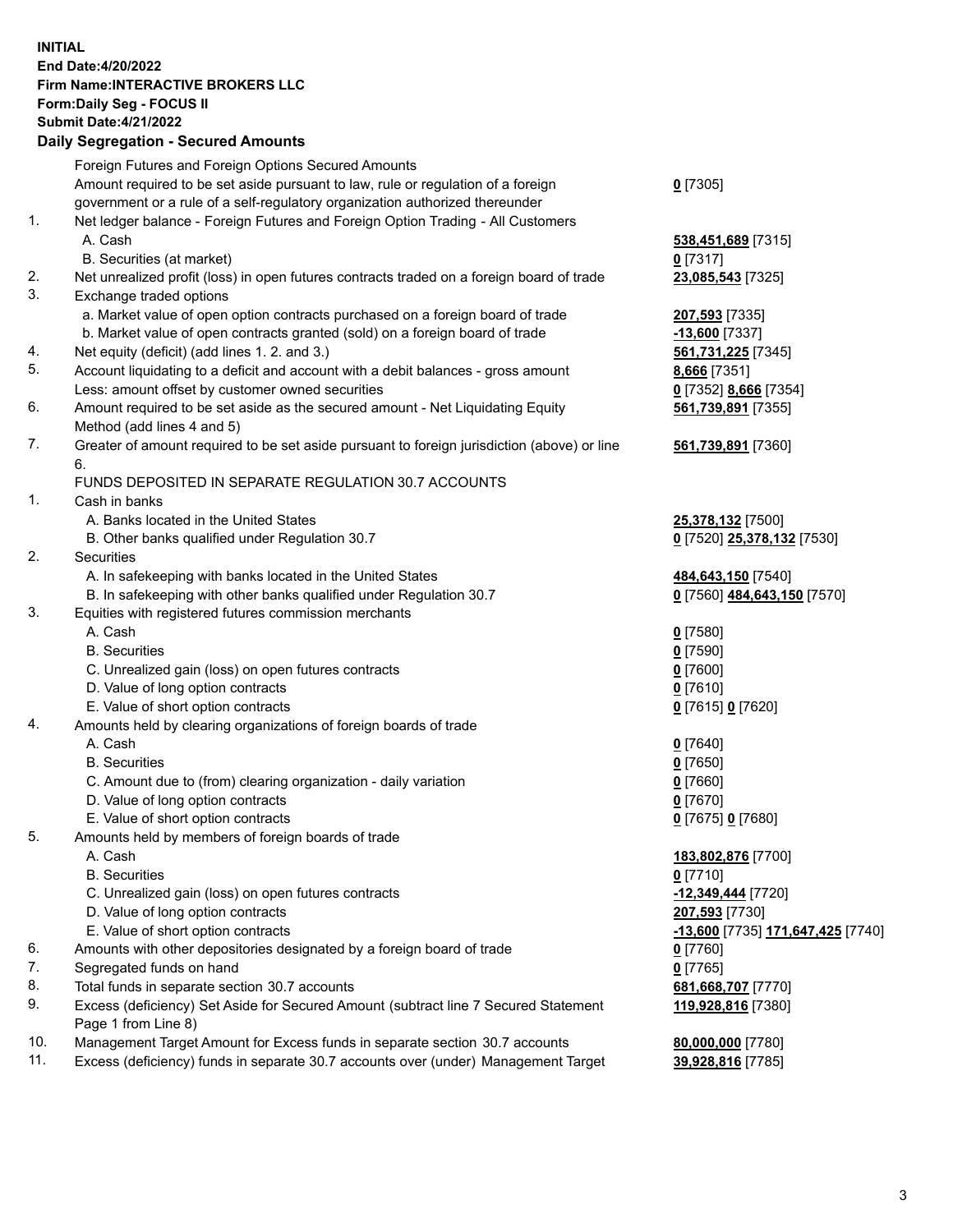**INITIAL End Date:4/20/2022 Firm Name:INTERACTIVE BROKERS LLC Form:Daily Seg - FOCUS II Submit Date:4/21/2022 Daily Segregation - Segregation Statement** SEGREGATION REQUIREMENTS(Section 4d(2) of the CEAct) 1. Net ledger balance A. Cash **8,058,135,022** [7010] B. Securities (at market) **0** [7020] 2. Net unrealized profit (loss) in open futures contracts traded on a contract market **392,298,977** [7030] 3. Exchange traded options A. Add market value of open option contracts purchased on a contract market **910,239,833** [7032] B. Deduct market value of open option contracts granted (sold) on a contract market **-709,964,104** [7033] 4. Net equity (deficit) (add lines 1, 2 and 3) **8,650,709,728** [7040] 5. Accounts liquidating to a deficit and accounts with debit balances - gross amount **1,082,967** [7045] Less: amount offset by customer securities **0** [7047] **1,082,967** [7050] 6. Amount required to be segregated (add lines 4 and 5) **8,651,792,695** [7060] FUNDS IN SEGREGATED ACCOUNTS 7. Deposited in segregated funds bank accounts A. Cash **976,832,094** [7070] B. Securities representing investments of customers' funds (at market) **5,249,769,000** [7080] C. Securities held for particular customers or option customers in lieu of cash (at market) **0** [7090] 8. Margins on deposit with derivatives clearing organizations of contract markets A. Cash **729,434,628** [7100] B. Securities representing investments of customers' funds (at market) **1,672,347,719** [7110] C. Securities held for particular customers or option customers in lieu of cash (at market) **0** [7120] 9. Net settlement from (to) derivatives clearing organizations of contract markets **34,060,429** [7130] 10. Exchange traded options A. Value of open long option contracts **910,239,833** [7132] B. Value of open short option contracts **-709,964,103** [7133] 11. Net equities with other FCMs A. Net liquidating equity **0** [7140] B. Securities representing investments of customers' funds (at market) **0** [7160] C. Securities held for particular customers or option customers in lieu of cash (at market) **0** [7170] 12. Segregated funds on hand **0** [7150] 13. Total amount in segregation (add lines 7 through 12) **8,862,719,600** [7180] 14. Excess (deficiency) funds in segregation (subtract line 6 from line 13) **210,926,905** [7190] 15. Management Target Amount for Excess funds in segregation **155,000,000** [7194] **55,926,905** [7198]

16. Excess (deficiency) funds in segregation over (under) Management Target Amount Excess